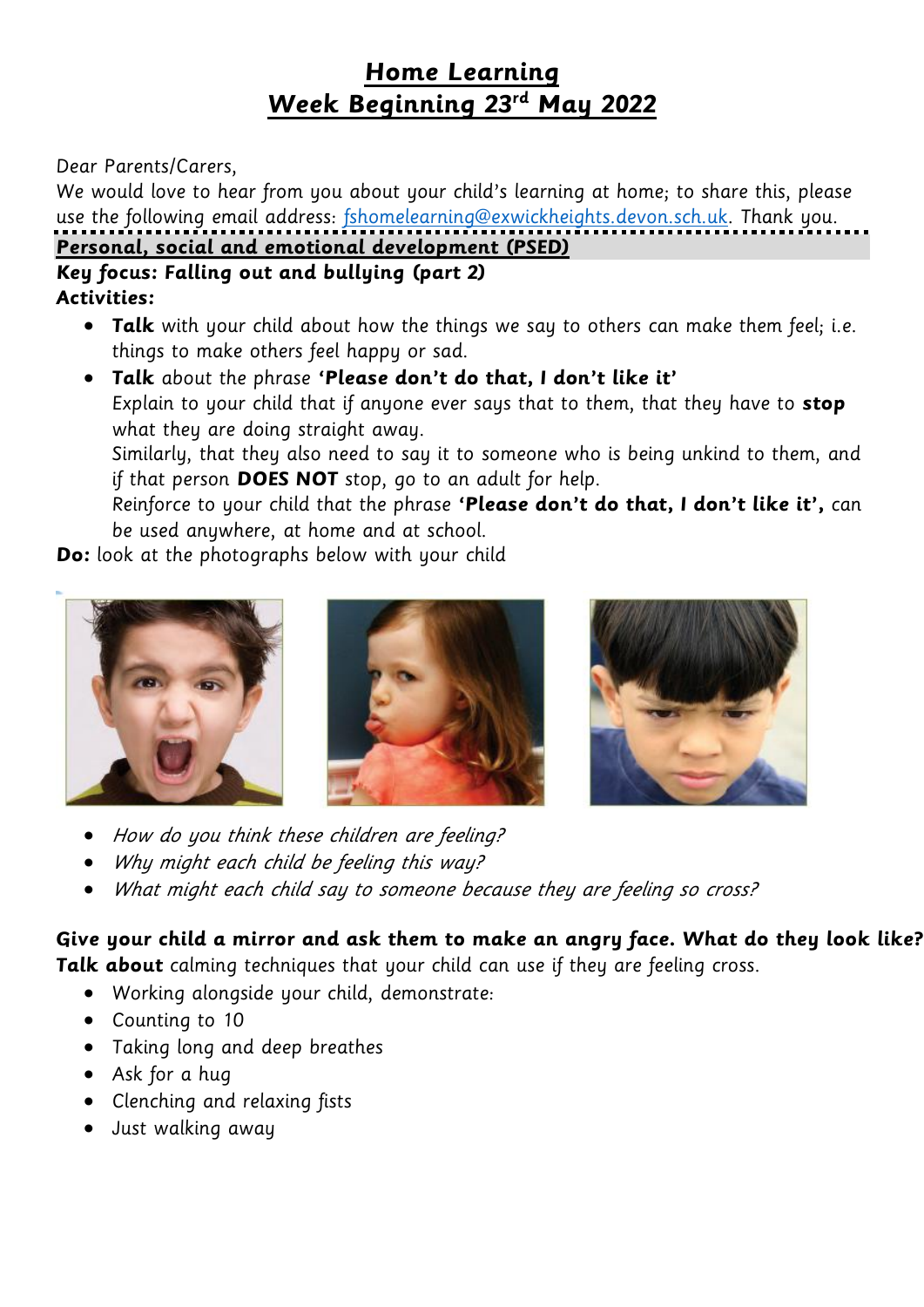#### **Communication & Language (C&L)**

### **This week our focus story 'Suddenly' (A Preston Pig story) by Colin McNaughton.**

- Read or watch and listen to a version of the story, **'Suddenly'** by following this link: <https://video.link/w/P14td>
- **Talk** about the following 4 components of narrative: Who? Where? When? What happens next?
- **Who** are the main characters in the story?
- **Where** did Preston visit on his way home?
- **When** did the wolf have to go to hospital?
- **What happened next?** As Preston made his way home, the wolf followed him. However, what happened to the wolf each time he tried to catch Preston? Model with your child playing the game of **'suddenly'**, where you make a statement and then say what suddenly happened. These statements can be as silly as can be.



#### **Extension activity:**

 Focusing further on the '**what happens next**' component of narrative, **talk** about the different scenarios in the attached **PDF - Narrative - What Happened Next 3.**

### **Physical Development (PD): gross motor movement**

**Functional movement 'rotate and balance'. This week we will be learning to twist and turn using isolated body parts and the trunk, keeping our feet static. Activities:** 



• Explore twisting and rotating different parts of your body, which parts can you twist and which parts are more difficult to twist?

 Can you turn your wrists, ankles, head, and torso? What does it feel like?

- Turn your head to one side then the other. Face your palms up to the sky then down to the ground, move your arms side to side twisting at your waist.
- Explore as many different ways of twisting, turning, spinning, jumping and stepping to face the other way.
- Can you sit on your bottom and twist to place an object behind you whilst keeping your legs and bottom still?
- Once you have practised these moves have a go at this yoga story by following the link:<https://video.link/w/tCitd>